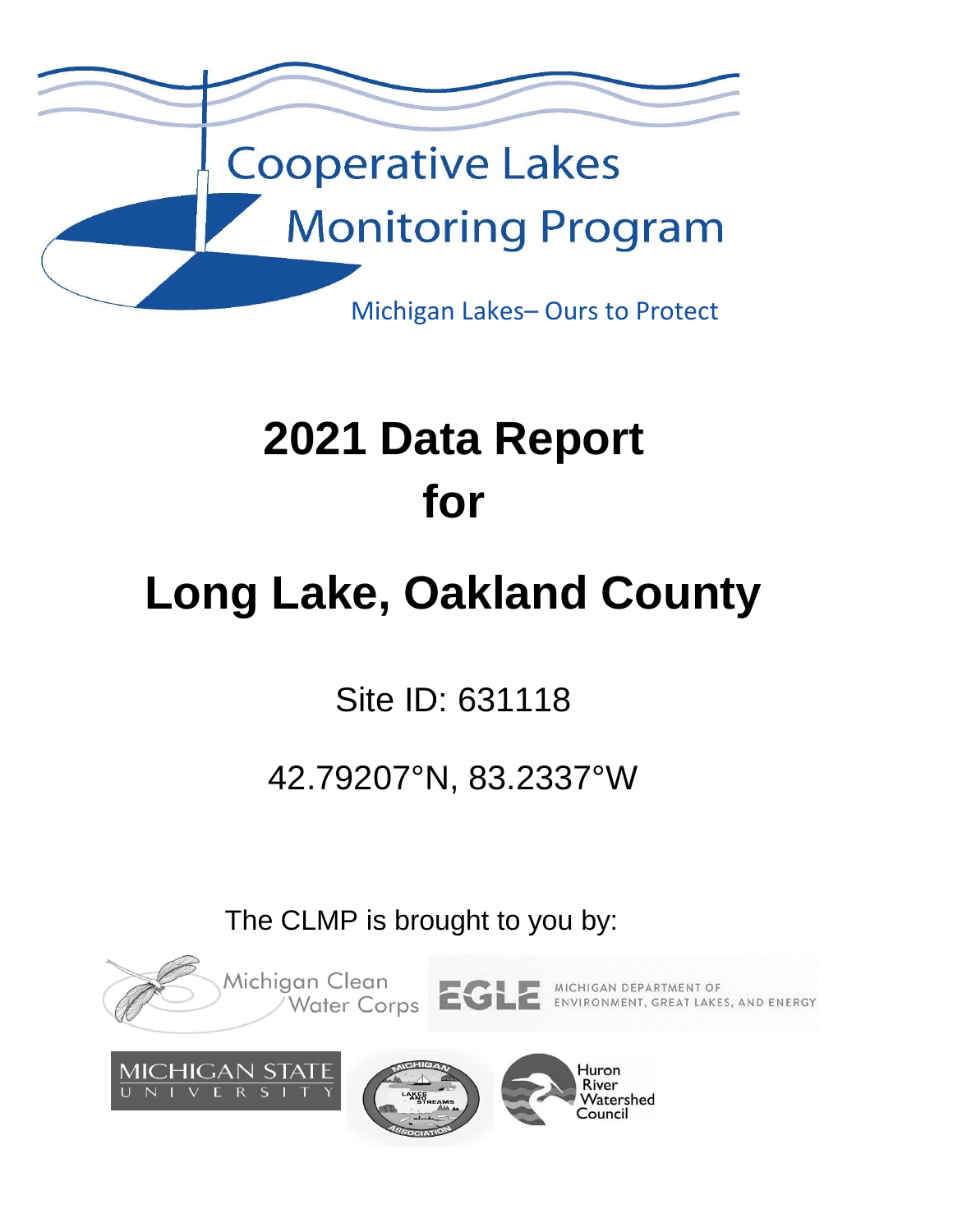### **About this report:**

This report is a summary of the data that have been collected through the Cooperative Lakes Monitoring Program. The contents have been customized for your lake. The first page is a summary of the Trophic Status Indicators of your lake (Secchi Disk Transparency, Chlorophylla, Spring Total Phosphorus, and Summer Total Phosphorus). Where data are available, they have been summarized for the most recent field season, five years prior to the most recent field season, and since the first year your lake has been enrolled in the program.

If you did not take 8 or more Secchi disk measurements or 4 or more chlorophyll measurements, there will not be summary data calculated for these parameters. These numbers of measurements are required to ensure that the results are indicative of overall summer conditions.

If you enrolled in Dissolved Oxygen/Temperature, the summary page will have a graph of one of the profiles taken during the late summer (typically August or September). If your lake stratifies, we will use a graph showing the earliest time of stratification, because identifying the timing of this condition and the depth at which it occurs is typically the most important use of dissolved oxygen measurements.

The back of the summary page will be an explanation of the Trophic Status Index and where your lake fits on that scale.

The rest of the report will be aquatic plant summaries, Score the Shore results, and larger graphs, including all Dissolved Oxygen/Temperature Profiles that you recorded. For Secchi Disk, Chlorophyll, and Phosphorus parameters, you need to have two years of data for a graph to make logical sense. Therefore if this is the first year you have enrolled in the CLMP, you will not receive a graph for these parameters.

[Remember that some lakes see a lot of fluctuation in these parameters from year to year. Until](https://micorps.net/wp-content/uploads/2021/03/CLMP-Manual-2019update2_2021.pdf)  you have eight years worth of data, consider all trends to be preliminary.

To learn more about the CLMP monitoring parameters or get definitions to unknown terms, check out the CLMP Manual, found at: **https://micorps.net/wp-content/uploads/2021/03/CLMP-Manual-2019update2\_2021.pdf**

### **Thank you!**

The CLMP leadership team would like to thank you for all of your efforts over the past year. The CLMP would not exist without dedicated and hardworking volunteers!

The CLMP Leadership Team is made of: Jo Latimore, Erick Elgin, Jean Roth, Tamara Lipsey, Mike Gallagher, Melissa DeSimone, and Paul Steen

### **Questions?**

If you have questions on this report or believe that the tabulated data for your lake in this report are in error please contact:

**Paul Steen (psteen@hrwc.org), CLMP Data Analyst**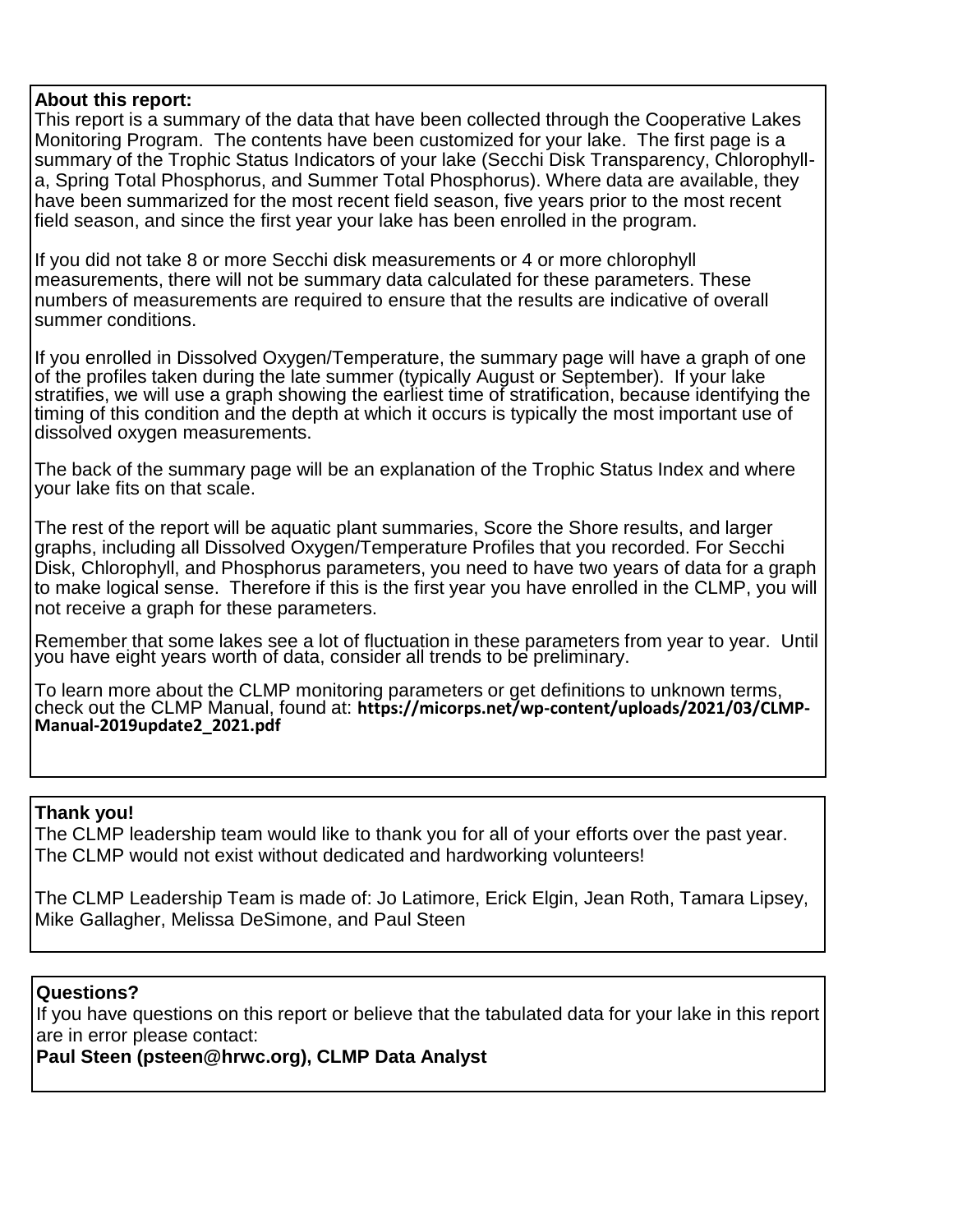## **Long Lake, Oakland County 2021 CLMP Results**



### **Secchi Disk Transparency (feet) Chlorophyll-a (parts per billion)**

| Year               | # Readings | Min | Max       | Average | Std. Dev | <b>Carlson TSI</b> | Year            | # Readings | Min   | Max  | Median | Std.<br>Dev | Carlso<br>TSI |
|--------------------|------------|-----|-----------|---------|----------|--------------------|-----------------|------------|-------|------|--------|-------------|---------------|
| 2021               | 19         |     | 10.5 16.0 | 12.9    |          | 40                 | 2019            | 5          | < 1.0 | 3.2  | < 1.0  | 1.2         | $31$          |
| 2016-2020          | 69         | 8.0 | 24.0      | 13.7    | 3.9      | 37                 | 2019 All CLMP I | 635        | ~1.0  | 42.0 | 2.2    | 3.4         | 39            |
| 2006-2015          | 150        |     | 11.0 24.5 | 13.4    | 3.0      | 38                 |                 |            |       |      |        |             |               |
| 2021 All CLMF 2817 |            | 1.0 | 50.0      | 12.7    | 2.9      | 42                 |                 |            |       |      |        |             |               |





0

### **Dissolved Oxygen and Temperature Profile Fig. 3. Summary**

This lake does not have recent (within 5 years) dissolved oxygen/water temperature data available. Consider enrolling in this parameter next year. Fish, insects, mollusks, and crustaceans need dissolved oxygen to live in water. By late summer, many lakes stratify, with cold anoxic water on the bottom and warm, oxygen rich water on the surface. Anoxic (oxygen-depleted) water occurring too close to the surface is a sign of nutrient enrichment. Understanding the pattern of dissolved oxygen and water temperature in a lake is important for assessing nutrient problems as well as the health of the biological community.

2006 2009 2012 2015 2018

| Year            | # Readings | Min | Max          | Median            | Std.<br>Dev | Carlson<br>TSI |
|-----------------|------------|-----|--------------|-------------------|-------------|----------------|
| 2019            | 5          |     |              | $<1.0$ 3.2 $<1.0$ | 1.2         | $31$           |
| 2019 All CLMP I | 635        |     | $< 1.0$ 42.0 | 2.2               | 3.4         | 39             |

No graph: Not enough data

### **Spring Phosphorus (parts per billion) Summer Phosphorus (parts per billion)**



| Average TSI       | 2021 | 2020 |
|-------------------|------|------|
| Long Lake         | 43   | 39   |
| All CLMP<br>Lakes | 42   | 40   |

With an average TSI score of 43 based on 2021 Secchi transparency and summer total phosphorus data, this lake is rated as a mesotrophic lake.

This year you had the highest phosphorus reading yet seen in Long Lake, which does continue a slight trend of a slow phosphorus increase. This is something to be aware of and watch carefully. Residents should take extra precautions about any phosphorus inputs into the lake over the next year.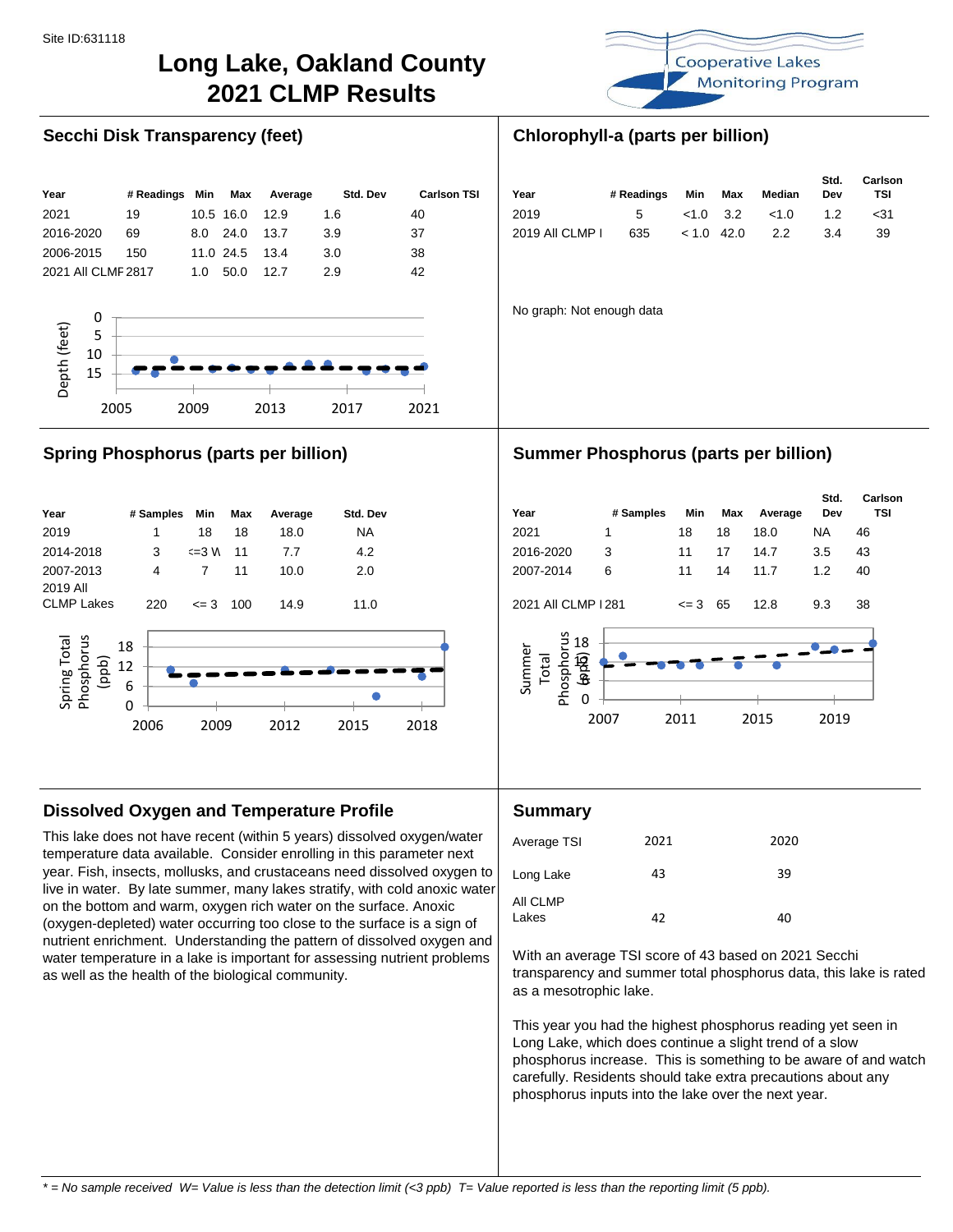## **Trophic Status Index Explained**

In 1977, limnologist Dr. Robert Carlson developed a numerical scale (0-100) where the numbers indicate the level of nutrient enrichment. Using the proper equations, we can convert results from Summer Total Phosphorus, Secchi Depth, and Chlorophyll-a to this Trophic Status Index (TSI). The TSI numbers are furthermore grouped into general categories (oligotrophic, mesotrophic, eutrophic, and hypereutrophic), to quickly give us a way to understand the general nutrient level of any lake.

The tables below give the results-to-TSI conversions for the water quality data ranges normally seen in the CLMP. The formulas for this conversion can be found in the CLMP manual (link is on page 2 of this report).

| Phosphorus<br>(ppb) | <b>TSI Value</b> |                     | <b>Secchi Depth</b>                            | (f <sup>t</sup> ) | <b>TSI Value</b> | Chlorophyll-a<br>(ppb) | <b>TSI Value</b> |
|---------------------|------------------|---------------------|------------------------------------------------|-------------------|------------------|------------------------|------------------|
| <5                  | 27>              |                     |                                                | >30               | <28              |                        | <31              |
|                     | 30               |                     |                                                | 25                | 31               |                        | 37               |
|                     | 34               |                     |                                                | 20                | 34               |                        | 41               |
|                     | <br>37           |                     |                                                | .5                | <br>38           |                        | <br>44           |
|                     | <br>40           |                     |                                                |                   | <br>42           |                        | <br>48           |
| 5                   | <br>43           |                     |                                                |                   | <br>44           |                        | <br>51           |
| 18                  | mm<br>46         |                     |                                                | 7.5               | 48               |                        |                  |
| 21                  | ասան<br>48       |                     |                                                | 6                 | umun<br>52       | 6                      | <u>55</u><br>58  |
| 24                  | 50               |                     |                                                |                   | uūmu<br>57       |                        | <br>61           |
| 32                  | 54               |                     |                                                | -3.               | >61              | >22                    | >61              |
| <br>36              | <br>56           |                     |                                                |                   |                  |                        |                  |
| <br>42              | ,,,,,,,,,,<br>58 |                     |                                                |                   |                  |                        |                  |
| 48                  | 60               |                     | <mark>TSI for Long Lake in 2021</mark>         |                   |                  |                        |                  |
| ասասան<br>>50       | <br>>61          |                     | Average                                        | 43                |                  |                        |                  |
|                     |                  |                     | <br><u>Secchi Diskann</u>                      |                   |                  |                        |                  |
|                     |                  |                     | Summer TP                                      | 46                |                  |                        |                  |
|                     |                  |                     | Chlorophyll-a                                  |                   |                  |                        |                  |
|                     |                  |                     |                                                |                   |                  |                        |                  |
|                     |                  |                     | Oligotrophic Oligo/Mes< Mesotrophic Meso/Eutro |                   | Eutrophic        | Hypereutrophic         |                  |
| $36$                | $36 - 40$        |                     | $41 - 45$                                      | 46-50             | $51 - 61$        | >61                    |                  |
|                     | ပ္ပ              |                     |                                                |                   |                  | Ь                      |                  |
|                     |                  |                     |                                                |                   |                  |                        |                  |
|                     |                  |                     |                                                |                   |                  |                        |                  |
|                     |                  | Secchi <sup>I</sup> |                                                |                   |                  |                        |                  |
|                     |                  |                     | Average                                        | Summer TP         |                  |                        |                  |

**Oligotrophic:** Generally deep and clear lakes with little aquatic plant or algae growth. These lakes maintain sufficient dissolved oxygen in the cool, deep-bottom waters during late summer to support cold water fish, such as trout and whitefish.

**Mesotrophic:** Lakes that fall between oligotrophic and eutrophic. Mid-ranged amounts of nutrients.

**Eutrophic:** Highly productive eutrophic lakes are generally shallow, turbid, and support abundant aquatic plant growth. In deep eutrophic lakes, the cool bottom waters usually contain little or no dissolved oxygen. Therefore, these lakes can only support warm water fish, such as bass and pike.

**Hypereutrophic:** A specialized category of euthrophic lakes. These lakes exhibit extremely high productivity, such as nuisance algae and weed growth.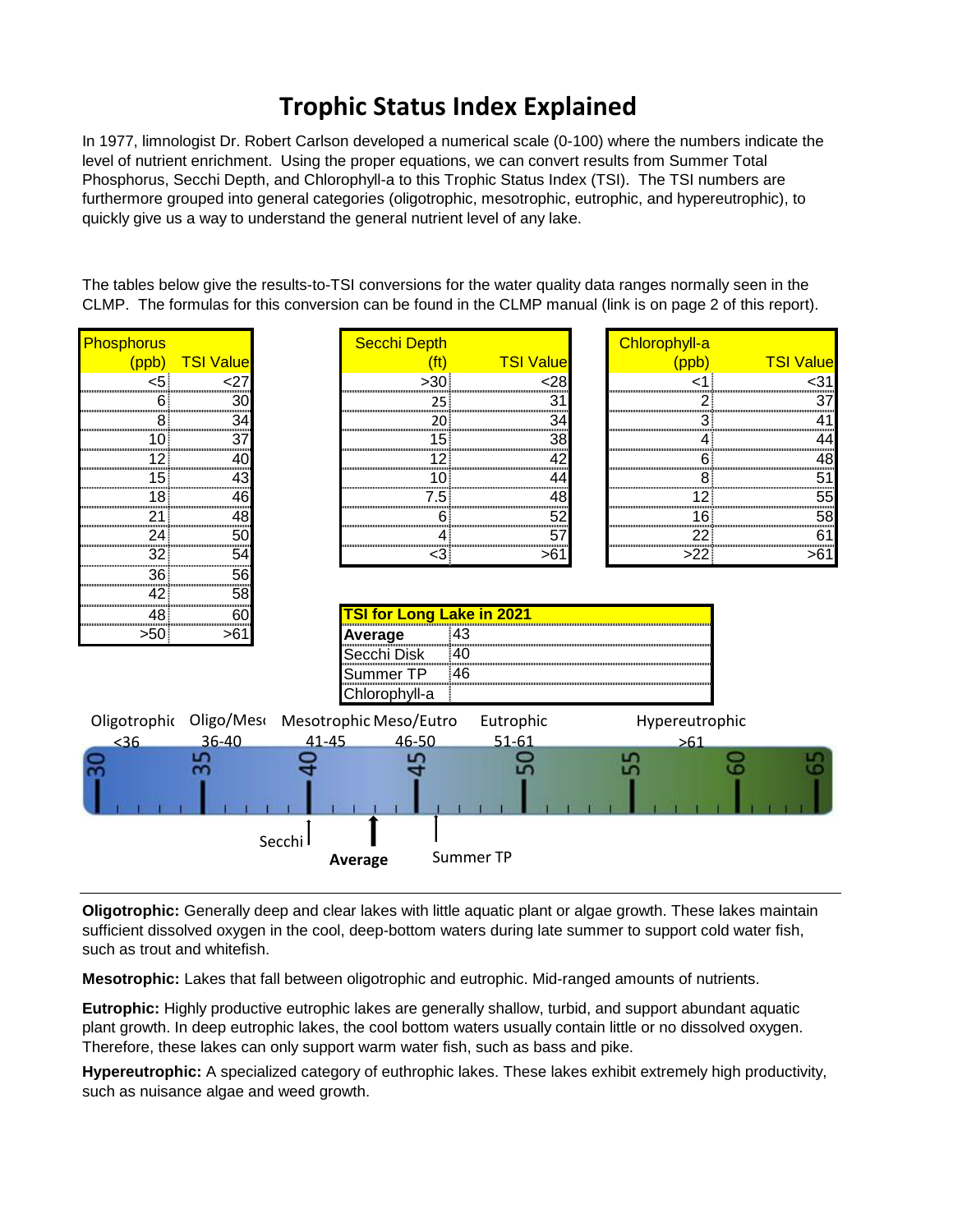### COOPERATIVE LAKES MONITORING PROGRAM SUMMER MEAN TRANSPARENCY



Vertical bars indicate standard deviation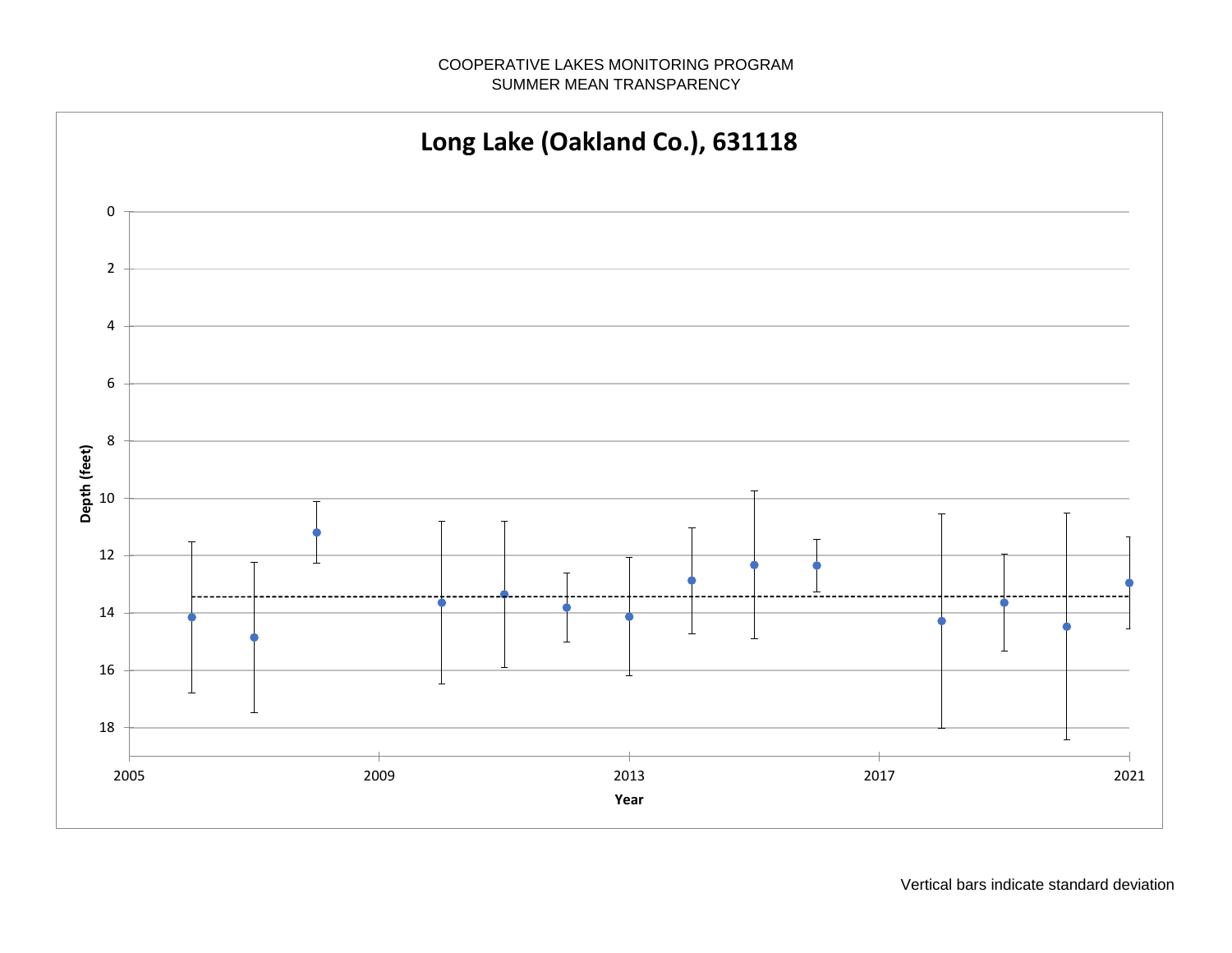### COOPERATIVE LAKES MONITORING PROGRAM SPRING TOTAL PHOSPHORUS